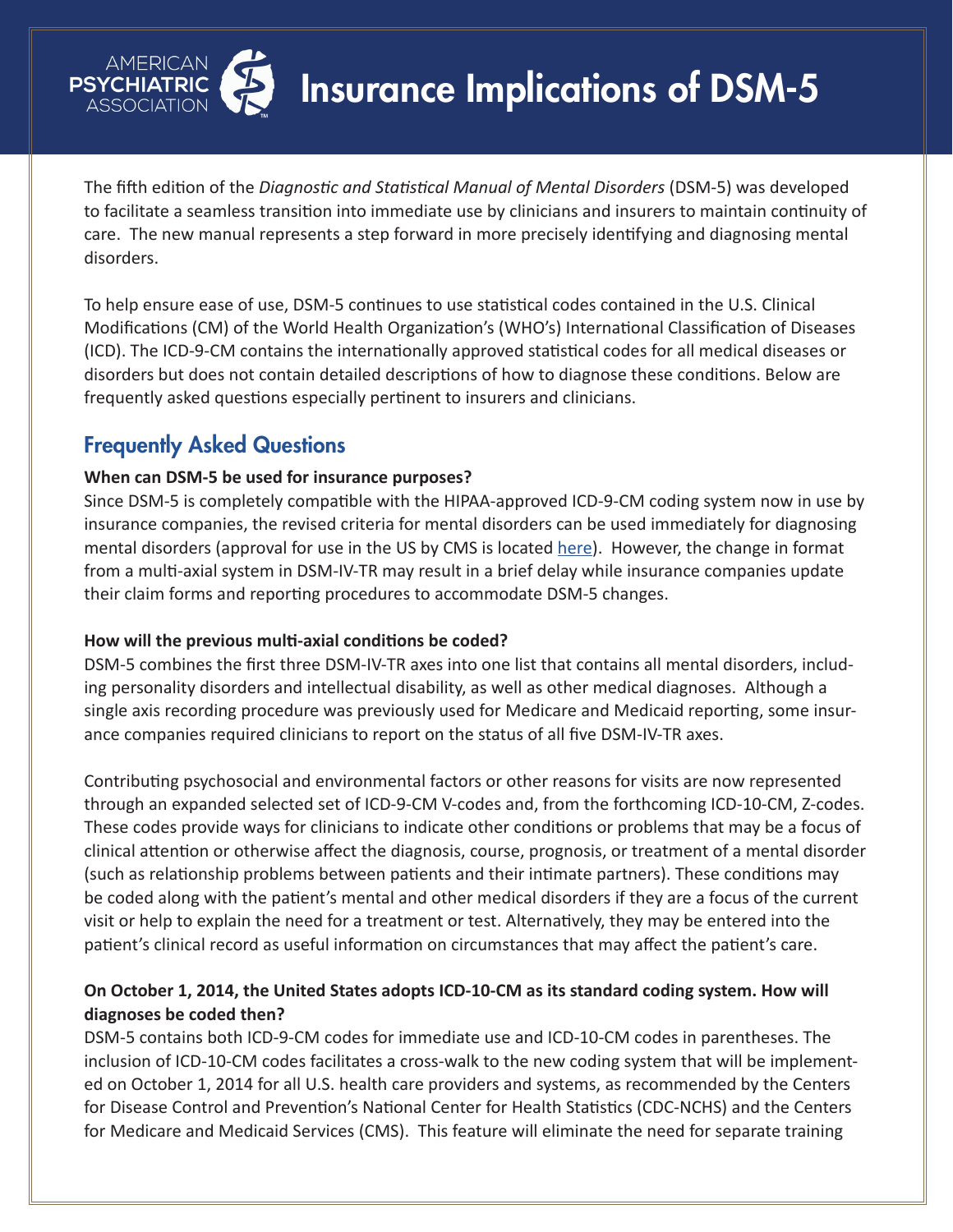on ICD-10-CM codes for mental disorders that is now being offered for all other diseases/disorders by other medical societies and vendors to prepare for the 2014 implementation.

### **With the removal of the multiaxial system in DSM-5, how will disability and functioning be assessed?**

The Global Assessment of Functioning (GAF) scale, recommended for Axis V in the DSM-IV multiaxial assessment, combined assessment of symptom severity, dangerousness to self or others, and decrements in self-care and social functioning into a single global assessment. The GAF was used for determinations of medical necessity for treatment by many payers, and eligibility for short- and long-term disability compensation.

Clinician-researchers at the APA have conceptualized need for treatment as based on assessments of diagnosis, severity of symptoms and diagnosis, dangerousness to self or others, and disability in social and self-care spheres. We do not believe that a single score from a global assessment, such as the GAF, conveys information to adequately assess each of these components, which are likely to vary independently over time. Further, we are concerned about evidence that the GAF requires specific training for proper use, and that good reliability and prediction of outcomes in routine clinical practice may depend on such training.

Therefore, we are recommending that clinicians continue to assess the risk of suicidal and homicidal behavior (for example, see the [APA's Clinical Practice Guidelines for Suicidal Behaviors](http://www.psychiatry.org/practice/clinical-practice-guidelines)) and use available standardized assessments for symptom severity, diagnostic severity, and disability such as the [measures](http://www.psychiatry.org/practice/dsm/dsm5/online-assessment-measures) in Section III of DSM-5. For those who relied on the use of a GAF number, there will clearly be a transitional period from the GAF to the use of separate assessments of severity and disability.

The World Health Organization Disability Assessment Schedule (WHODAS 2.0) was judged by the DSM-5 Disability Study Group to be the best current measure of disability for routine clinical use. The WHODAS 2.0 is based on the International Classification of Functioning, Disability, and Health (ICF) and is applicable to patients with any health condition, thereby bringing DSM-5 into greater alignment with other medical disciplines. It was tested in the DSM-5 field trials and found to be feasible and reliable in routine clinical evaluations. This change in the recommended assessment is consistent with WHO recommendations to move toward a clear conceptual distinction between the disorders contained in the ICD and the disabilities resulting from disorders, which are described in the ICF.

#### **Sometimes different disorders or subtypes share the same diagnostic code. Is this an error?**

No. It is occasionally necessary to use the same code for more than one disorder. Because the DSM-5 diagnostic codes are limited to those contained in the ICD, some disorders must share codes for recording and billing purposes. For example, hoarding disorder and obsessive-compulsive disorder share the same codes (ICD-9-CM 300.3 and ICD-10-CM F42).

Because there may be multiple disorders associated with a given ICD-9-CM or ICD-10-CM code, the DSM-5 diagnosis should be always be recorded by name in the medical record in addition to listing the code.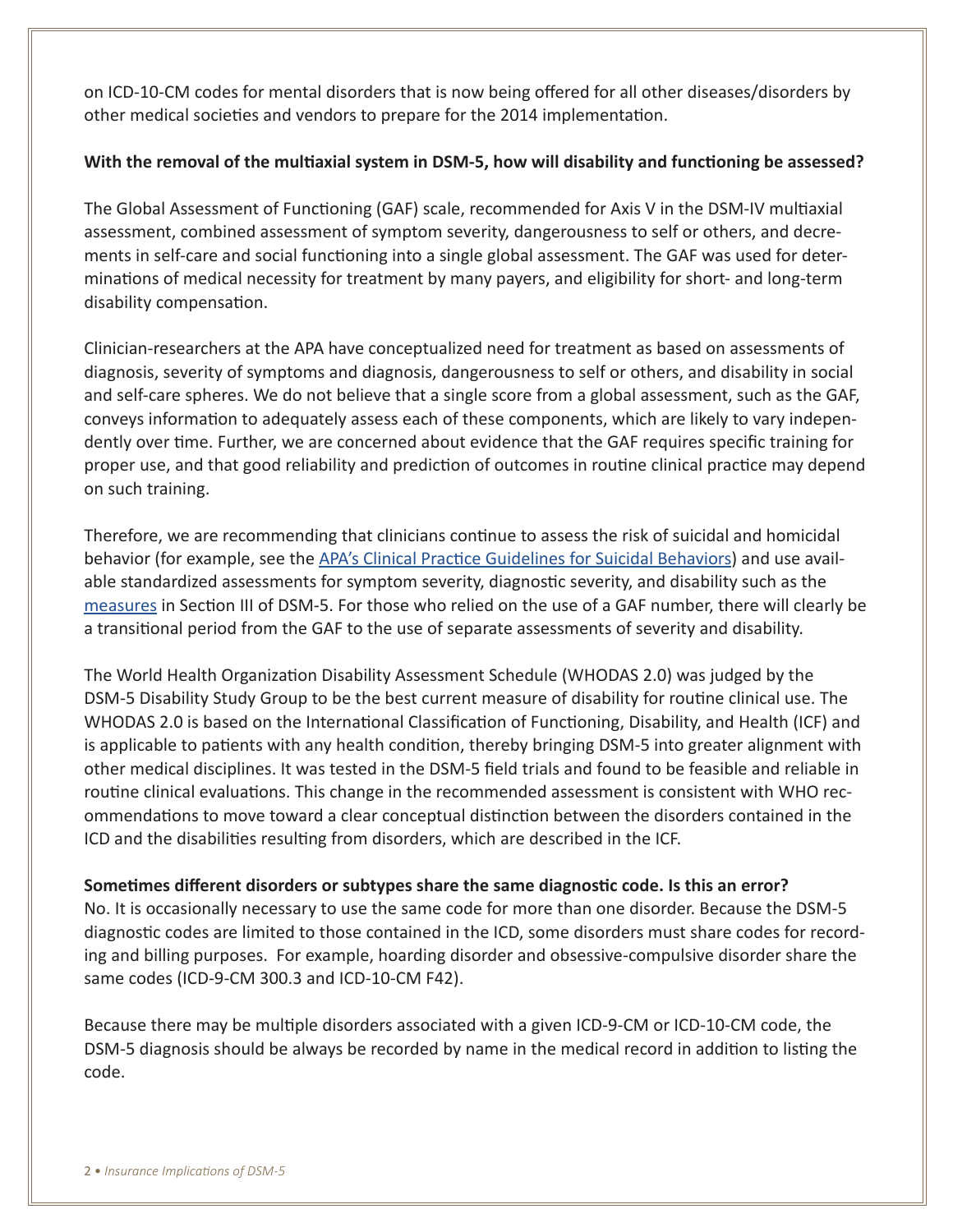## **The names of some DSM-5 disorders do not match the names of the ICD disorders, even though the code is the same. Can you explain this?**

Because the DSM-5 diagnostic codes are limited to those contained in the ICD, new DSM-5 disorders were assigned the best available ICD codes. The names connected with these ICD codes sometimes do not match the DSM-5 names. For example, DSM-5 disruptive mood dysregulation disorder (DMDD) is not listed in the ICD. The best ICD-9-CM code available for DSM-5 use was 296.99 (other specified episodic mood disorder). For ICD-10-CM the code will be F34.8 (other persistent mood [affective] disorders). Please refer to the table below for other examples. APA will be working with CDC-NCHS and CMS to include new DSM-5 terms in the ICD-10-CM, and will inform clinicians and insurance companies when modifications are made.

Because DSM-5 and ICD disorder names may not match, the DSM-5 diagnosis should always be recorded by name in the medical record in addition to listing the code.

| <b>DSM-5 Disorder</b>                                             | DSM-5/ICD-9-CM<br><b>Code</b> (in use through<br>September 30, 2014) | <b>CD-9-CM Title</b>                                  | DSM-5/ICD-10-CM   ICD-10-CM Title<br><b>Code</b> (in use starting<br>October 1, 2014) |                                                            |
|-------------------------------------------------------------------|----------------------------------------------------------------------|-------------------------------------------------------|---------------------------------------------------------------------------------------|------------------------------------------------------------|
| Social (pragmatic)<br>communication dis-<br>order                 | 315.39                                                               | Other developmental<br>speech or language<br>disorder | F80.89                                                                                | Other developmental<br>disorders of speech<br>and language |
| Disruptive mood dys-<br>regulation disorder                       | 296.99                                                               | Other specified epi-<br>sodic mood disorder           | F34.8                                                                                 | Other persistent mood<br>[affective] disorders             |
| Premenstrual dys-<br>phoric disorder                              | 625.4                                                                | Premenstrual tension<br>syndromes                     | N94.3                                                                                 | Premenstrual tension<br>syndrome                           |
| Hoarding disorder                                                 | 300.3                                                                | Obsessive-compulsive<br>disorders                     | F42                                                                                   | Obsessive-compulsive<br>disorder                           |
| Other specified obses-<br>sive compulsive and<br>related disorder | 300.3                                                                | Obsessive-compulsive<br>disorders                     | F42                                                                                   | Obsessive-compulsive<br>disorder                           |
| Unspecified obses-<br>sive compulsive and<br>related disorder     | 300.3                                                                | Obsessive-compulsive<br>disorders                     | F42                                                                                   | Obsessive-compulsive<br>disorder                           |
| Excoriation (skin pick-<br>ing) disorder                          | 698.4                                                                | Dermatitis factitia<br>[artefacta]                    | L98.1                                                                                 | Factitial dermatitis                                       |
| Binge eating disorder                                             | 307.51                                                               | Bulimia nervosa                                       | F50.8                                                                                 | Other eating disorders                                     |

## **How are DSM-5 and ICD related?**

DSM-5 and the ICD should be thought of as companion publications. DSM-5 contains the most up-todate criteria for diagnosing mental disorders, along with extensive descriptive text, providing a common language for clinicians to communicate about their patients. The ICD contains the code numbers used in DSM-5 and all of medicine, needed for insurance reimbursement and for monitoring of morbidity and mortality statistics by national and international health agencies. The APA works closely with staff from the WHO, CMS, and CDC-NCHS to ensure that the two systems are maximally compatible.

The CMS response to a Frequently Asked Question (FAQ) about the relationship between DSM and ICD9-CM can be found [here](https://questions.cms.gov/faq.php?id=5005&faqId=1817).